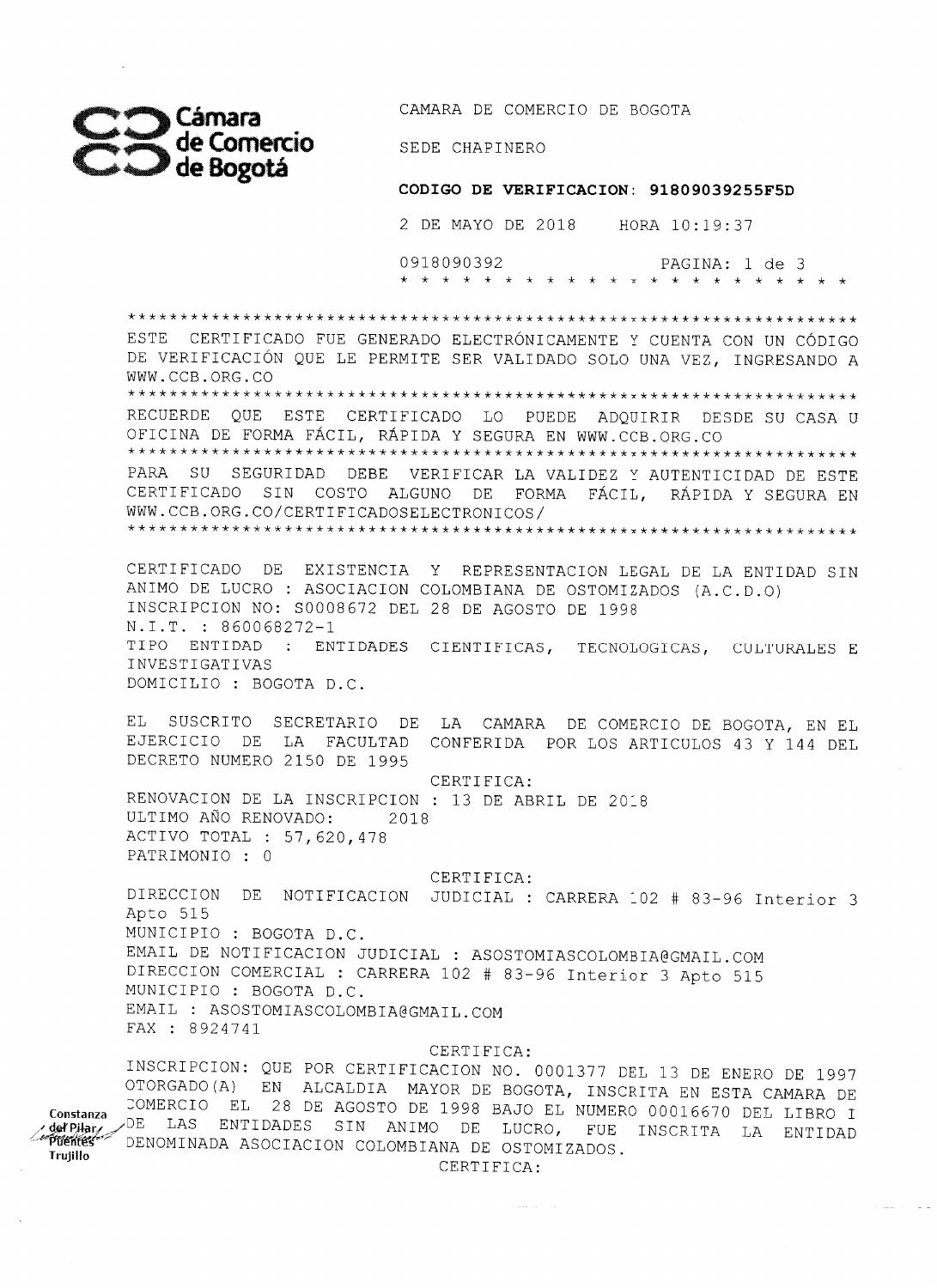QUE POR ACTA NO. 01 DE ASAMBLEA GENERAL DEL 6 DE ABRIL DE 2013, INSCRITA EL 3 DE JULIO DE 2013 BAJO EL NÚMERO 00226959 DEL LIBRO I DE LAS ENTIDADES SIN ANIMO DE LUCRO, LA ENTIDAD CAMBIO SU NOMBRE DE: ASOCIACION COLOMBIANA DE OSTOMIZADOS POR EL DE: ASOCIACION COLOMBIANA DE OSTOMIZADOS (A.C.D.O).

CERTIFICA:

QUE DICHA ENTIDAD OBTUVO SU PERSONERIA JURIDICA NUMERO : 6576 EL 1 DE DICIEMBRE DE 1978, OTORGADA POR: MINISTERIO DE JUSTICIA Y DEL DERECHO CERTIFICA:

ENTIDAD QUE EJERCE LA FUNCION DE INSPECCION, VIGILANCIA Y CONTROL: ALCALDIA MAYOR DE BOGOTA

CERTIFICA:

REFORMAS:

DOCUMENTO NO. FECHA ORIGEN FECHA FECHA NO.INSC. 01 2013/04/06 ASAMBLEA GENERAL 2013/07/03 00226959 CERTIFICA:

VIGENCIA: QUE LA SOCIEDAD NO SE HALLA DISUELTA. DURACION HASTA EL 3 DE JULIO DE 2033

CERTIFICA:

OBJETO: LA ASOCIACIÓN ES UNA ENTIDAD DE INVESTIGACIÓN Y APOYO SOCIAL AL SERVICIO DE LA COMUNIDAD EN GENERAL, DE LAS PERSONAS OSTOMIZADAS EN PARTICULAR QUE LAS ASESORA, APOYA Y AYUDA A LA REHABILITACIÓN, ENTIDAD SIN ÁNIMO DE LUCRO. ARTICULO 3°: ACTIVIDADES: A) ESTUDIAR, DIVULGAR Y DEFENDER TODOS LOS RECURSOS QUE ESTÉN Y PUEDAN ESTAR AL SERVICIO DE LOS ASOCIADOS Y DE TODA ENTIDAD O PERSONA QUE LOS REQUIERA PARA PONERLOS AL SERVICIO DE LOS PACIENTES OSTOMIZADOS. B) COLABORAR CON EL GOBIERNO NACIONAL Y DEMÁS ENTIDADES PÚBLICAS Y PRIVADAS INTERESADAS O DEDICADAS A LA SALUD DEL SER HUMANO. C) AYUDAR A LA REHABILITACIÓN DE LOS PACIENTES OSTOMIZADOS PARA PLENA INCORPORACIÓN A LA FAMILIA, A LA ASOCIACIÓN, Y A SU ACTIVIDAD LABORAL. D) PROCURAR LA CREACIÓN DE SERVICIOS HOSPITALARIOS CON PERSONAL DE MÉDICOS Y ENFERMERAS ESPECIALIZADOS EN LOS CASOS DE PACIENTES OSTOMIZADOS. E) PROGRAMAR Y EFECTUAR VISITAS A PACIENTES OSTOMIZADOS EN HOSPITALES, CLÍNICAS O EN SUS HOGARES, PARA ORIENTARLOS EN LA SOLUCIÓN DE SUS PROBLEMAS. F) PROMOVER LA RESPONSABILIDAD DE LA PROFESIÓN MÉDICA EN EL MANEJO DE LA REHABILITACIÓN DE LOS MIEMBROS DE LA ASOCIACIÓN DE OSTOMIZADOS. G) PROMOVER LA CONSECUCIÓN DE LOS IMPLEMENTOS QUE NECESITEN PARA SUS TRATAMIENTOS LOS ASOCIADOS, SIN GRAVÁMENES ARANCELARIOS, IMPUESTO DE VENTAS ETC., Y LAS DEMÁS ACTIVIDADES AFINES CON SU OBJETIVO. H) PROMOVER Y REALIZAR LA CAPACITACIÓN CON PROFESIONALES IDÓNEOS EN ATENCIÓN DE OSTOMÍAS A LOS PROFESIONALES DE LA SALUD INTERESADOS EN BRINDAR SU APOYO Y CONOCIMIENTOS A LOS OSTOMIZADOS. ARTICULO 4° LA ASOCIACIÓN PODRÁ SER CUERPO CONSULTIVO DE ENTIDADES MÉDICAS PÚBLICAS Y PARTICULARES QUE TENGAN ACTIVIDADES E INTERESES RELACIONADOS CON LOS PACIENTES OSTOMIZADOS. ARTICULO 5°: COMUNICACIONES. PARA EFECTOS DE MANEJAR LA COMUNICACIÓN E INFORMACIÓN LA ASOCIACIÓN PODRÁ, EDITAR BOLETINES, REVISTAS, PUBLICACIONES DE MODO FÍSICO, ELECTRÓNICO O CUALQUIER OTRA FORMA DE EDICIÓN, PUBLICACIÓN, DISTRIBUCIÓN PARA LA DIVULGACIÓN DE SUS LABORES, COMO TAMBIÉN FORMAR SUSCRIPCIONES DE LAS PUBLICACIONES QUE LE SEAN ÚTILES A SUS ASOCIADOS.

CERTIFICA:

ACTIVIDAD PRINCIPAL:

. .

9499 (ACTIVIDADES DE OTRAS ASOCIACIONES N.C.P.)

CERTIFICA:

\*\* ORGANOS DE ADMINISTRACION \*\*

QUE POR ACTA NO. 02 DE ASAMBLEA GENERAL DEL 6 DE MAYO DE 2017,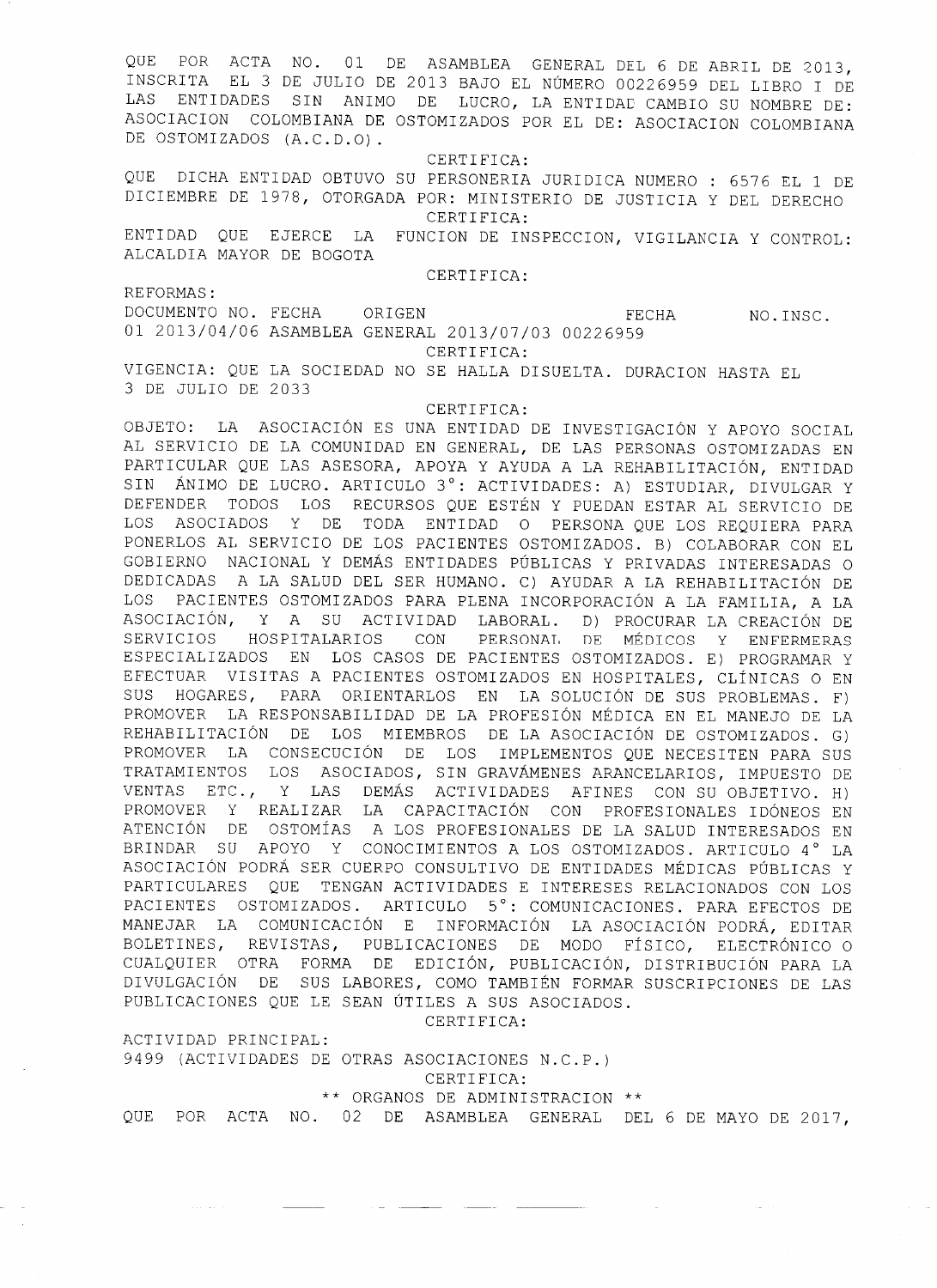*Cámara*  **de Comercio de ^ot á** 

CAMARA DE COMERCIO DE BOGOTA

SEDE CHAPINERO

## **CODIGO DE VERIFICACION: 91809039255F5D**

2 DE MAYO DE 2018 HORA 10:19:37

0918090392 PAGINA: 2 de 3

INSCRITA EL 19 DE MAYO DE 2017 BAJO EL NUMERO 00291324 DEL LIBRO I DE LAS ENTIDADES SIN ANIMO DE LUCRO, FUE (RON) NOMBRADO (S) : NOMBRE MIEMBRO JUNTA DIRECTIVA ACERO DE ROMERO DILI A MARIELA C.C. 000000020522939 MIEMBRO JUNTA DIRECTIVA GOMEZ LOPEZ ISAURO ANTONIO MIEMBRO JUNTA DIRECTIVA JIMENEZ LUZ MARINA MIEMBRO JUNTA DIRECTIVA ALVARADO DEL PORTILLO CLARA INES MIEMBRO JUNTA DIRECTIVA CRUZ MORENO MARIA LIGIA MIEMBRO JUNTA DIRECTIVA INFANTE LEGUIZAMON YENNY ANDREA C.C. 000000050207407 MIEMBRO JUNTA DIRECTIVA RINCON DUARTE BLANCA STELLA MIEMBRO JUNTA DIRECTIVA MUÑOZ SANCHEZ FLOR MARIA MIEMBRO JUNTA DIRECTIVA MARTINEZ CARLOS ALFREDO IDENTIFICACION  $C.C. 000000075030647$ C.C. 000000035457910 C.C. 000000020684699 C.C. 000000041543185 C.C. 000000051712137 C.C. 000000039718044 C.C. 000000019068343

CERTIFICA:

REPRESENTACIÓN LEGAL: EL PRESIDENTE TIENE LA REPRESENTACIÓN LEGAL DE LA ASOCIACIÓN PARA TODOS LOS EFECTOS JURÍDICOS Y POR LO TANTO PUEDE CELEBRAR ACTOS Y CONTRATOS, Y AUTORIZAR CON SU FIRMA TODOS LOS DOCUMENTOS QUE LA COMPROMETAN DENTRO DE LAS FORMALIDADES Y LIMITACIONES QUE ESTABLECEN LOS ESTATUTOS. EL VICEPRESIDENTE DESEMPEÑARÁ TODAS LAS FUNCIONES QUE COMPETEN AL PRESIDENTE EN AUSENCIA DE ÉSTE.

> CERTIFICA: \*\* NOMBRAMIENTOS

QUE POR ACTA NO. 02 DE ASAMBLEA GENERAL DEL 6 DE MAYO DE 2017, INSCRITA EL 19 DE MAYO DE 2017 BAJO EL NUMERO 00291323 DEL LIBRO I DE LAS ENTIDADES SIN ANIMO DE LUCRO, FUE (RON) NOMBRADO (S) :

NOMBRE IDENTIFICACION PRESIDENTE

ACERO DE ROMERO DILIA MARIELA (C.C. 000000020522939

VICEPRESIDENTE

GOMEZ LOPEZ ISAURO ANTONIO C.C. 000000075030647

CERTIFICA:

FACULTADES DEL REPRESENTANTE LEGAL: SON FUNCIONES DEL PRESIDENTE: A) PRESIDIR LAS SESIONES DE LA ASAMBLEA GENERAL, DECLARARLA ABIERTA CON EL QUORUM ESTATUTARIO, ELABORAR EL ORDEN DEL DÍA Y DIRIGIR LOS DEBATES. B) CONVOCAR Y PRESIDIR LOS SESIONES DE LA JUNTA DIRECTIVA, PREVIA CITACIÓN POR MEDIOS PERSONALES DE COMUNICACIÓN, O POR MEDIOS

<u>and and the company of the second and the company of the company of the company of the company of the company of the company of the company of the company of the company of the company of the company of the company of the</u>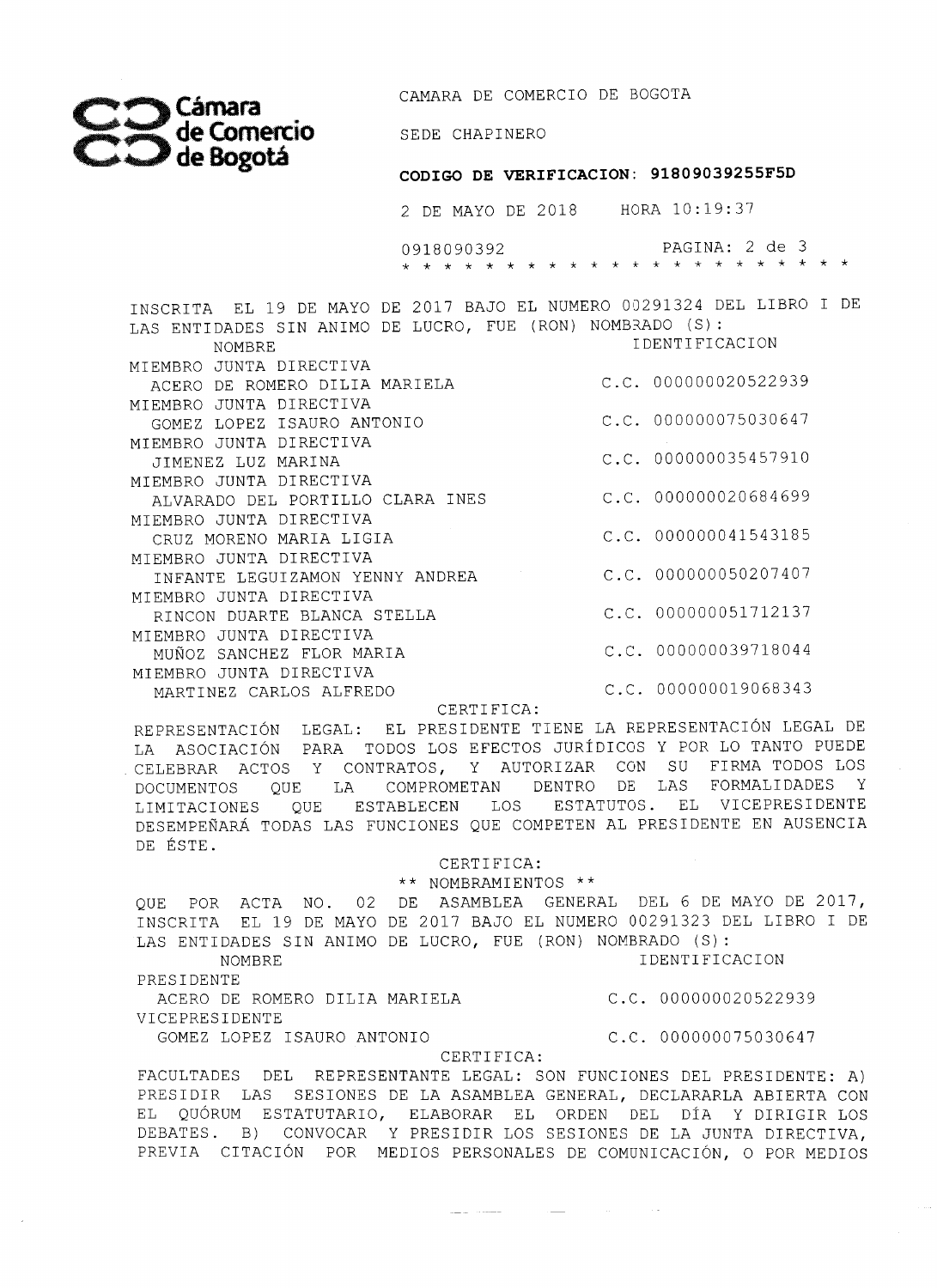ELECTRÓNICOS A CADA UNO DE SUS MIEMBROS HECHA POR CONDUCTO DE LA SECRETEARÍA. C) CONVOCAR A LA ASAMBLEA GENERAL A SESIONES EXTRAORDINARIAS A PETICIÓN DEL FISCAL, POR DECISIÓN DE LA JUNTA DIRECTIVA O POR SOLICITUD DEL NÚMERO DE ASOCIADOS A QUE SE REFIERE EL ARTÍCULO 28°. D) DAR CUENTA DE LA JUNTA DIRECTIVA O A LA ASAMBLEA GENERAL DE TODA INFORMACIÓN QUE LE SEA SOLICITADA POR RAZÓN DE SUS FUNCIONES. E) RECIBIR A LOS ASOCIADOS QUE INGRESEN. F) DESIGNAR LA(S) PERSONA(S) QUE DEBA(N) DESEMPEÑAR LOS CARGOS QUE LA ASOCIACIÓN NECESITE PARA SU MANEJO EN CASO DE AUSENCIA TEMPORAL O DEFINITIVA DE UNO DE ELLOS, ASUMIENDO EL CARGO POR EL RESTO DE PERIODO MIENTRAS SE ELIGE NUEVA JUNTA DIRECTIVA. G) INFORMAR A LA JUNTA DIRECTIVA DE LAS FALTAS COMETIDAS POR LOS ASOCIADOS A FIN DE QUE IMPONGAN LAS SANCIONES DISCIPLINARIAS A QUE HAYA LUGAR DE ACUERDO CON LOS ESTATUTOS. H) PROPONER A LA JUNTA DIRECTIVA LOS ACUERDOS Y REGLAMENTACIONES QUE CREA NECESARIOS PARA LA MEJOR ORGANIZACIÓN DE LA ASOCIACIÓN. I) FIRMAS LAS ACTAS UNA VEZ APROBADAS Y TODA ORDEN DE RETIRO Y GASTOS DE FONDOS DETERMINADOS EN EL PRESUPUESTO O DECRETADOS POR LA ASAMBLEA GENERAL O LA JUNTA DIRECTIVA. J) NOMBRAR LAS COMISIONES QUE SE ESTIMEN NECESARIAS Y CONSTITUIR APODERADOS JUDICIALES Y EXTRAJUDICIALES. K) DAR CUENTA A LA JUNTA DIRECTIVA, CON LA DEBIDA ANTICIPACIÓN CUANDO DESEE SEPARARSE DE SU CARGO TEMPORAL O DEFINITIVAMENTE. L) PRESENTAR A LA ASAMBLEA GENERAL EN SU REUNIÓN ORDINARIA UN INFORME SOBRE LA MARCHA DE LA ASOCIACIÓN LO MISMO QUE EL BALANCE GENERAL Y LAS CUENTAS DEL EJERCICIO. M) SÚPER VIGILAR LA MARCHA DE LA ASOCIACIÓN Y VELAR POR EL ESTRICTO CUMPLIMIENTO DE LOS ESTATUTOS, REGLAMENTOS, CUIDANDO ESPECIALMENTE DE QUE SE OBSERVEN LOS OBJETIVOS PARA LOS CUALES FUE CONSTITUIDA. N) LAS DEMÁS QUE LE ASIGNE LA JUNTA DIRECTIVA O LA ASAMBLEA GENERAL. SON FUNCIONES DEL VICEPRESIDENTE: A) ASUMIR LA PRESIDENCIA DE LA JUNTA DIRECTIVA Y DE LA ASAMBLEA GENERAL POR FALTAS TEMPORALES O DEFINITIVAS DEL PRESIDENTE ASUMIENDO EL CARGO POR EL RESTO DEL PERIODO MIENTRAS SE ELIGE LA NUEVA JUNTA DIRECTIVA, O CUANDO EL PRESIDENTE TOME PARTE DE LAS DISCUSIONES. B) DESEMPEÑAR TODAS LAS FUNCIONES QUE COMPETEN AL PRESIDENTE EN AUSENCIA DE ESTE. C) TOMAR PERMANENTE INFORMACIÓN SOBRE LAS NECESIDADES DE LOS ASOCIADOS Y PRESENTAR PROYECTO DE SOLUCIÓN A LA JUNTA DIRECTIVA A FIN DE ATENDERLAS OPORTUNAMENTE. D) ELABORAR Y MANTENER ACTUALIZADO EL INVENTARIO GENERAL DE LOS BIENES DE LA ASOCIACIÓN EN COORDINACIÓN CON EL SECRETARIO Y EL VISTO BUENO DEL FISCAL.

CERTIFICA:

QUE EN ESTA CAMARA DE COMERCIO NO APARECEN INSCRIPCIONES POSTERIORES DE DOCUMENTOS REFERENTES A REFORMA, DISOLUCION LIQUIDACION O NOMBRAMIENTOS DE REPRESENTANTES LEGALES DE LA MENCIONADA ENTIDAD. CERTIFICA:

EL REGISTRO ANTE LAS CAMARAS DE COMERCIO NO CONSTITUYE APROBACION DE ESTATUTOS. (DECRETO 2150 DE 1995 Y DECRETO 427 DE 1996) .

LA PERSONA JURIDICA DE QUE TRATA ESTE CERTIFICADO SE ENCUENTRA SUJETA A LA INSPECCION, VIGILANCIA Y CONTROL DE LAS AUTORIDADES QUE EJERCEN ESTA FUNCION, POR LO TANTO DEBERA PRESENTAR ANTE LA AUTORIDAD CORRESPONDIENTE, EL CERTIFICADO DE REGISTRO RESPECTIVO, EXPEDIDO POR LA CAMARA DE COMERCIO, DENTRO DE LOS 10 DIAS HABILES SIGUIENTES A LA FECHA DE INSCRIPCION, MAS EL TERMINO DE LA DISTANCIA CUANDO EL DOMICILIO DE LA PERSONA JURIDICA SIN ANIMO DE LUCRO QUE SE REGISTRA ES DIFERENTE AL DE LA CAMARA DE COMERCIO QUE LE CORRESPONDE. EN EL CASO DE REFORMAS ESTATUTARIAS ADEMAS SE ALLEGARA COPIA DE LOS ESTATUTOS.

and and the same